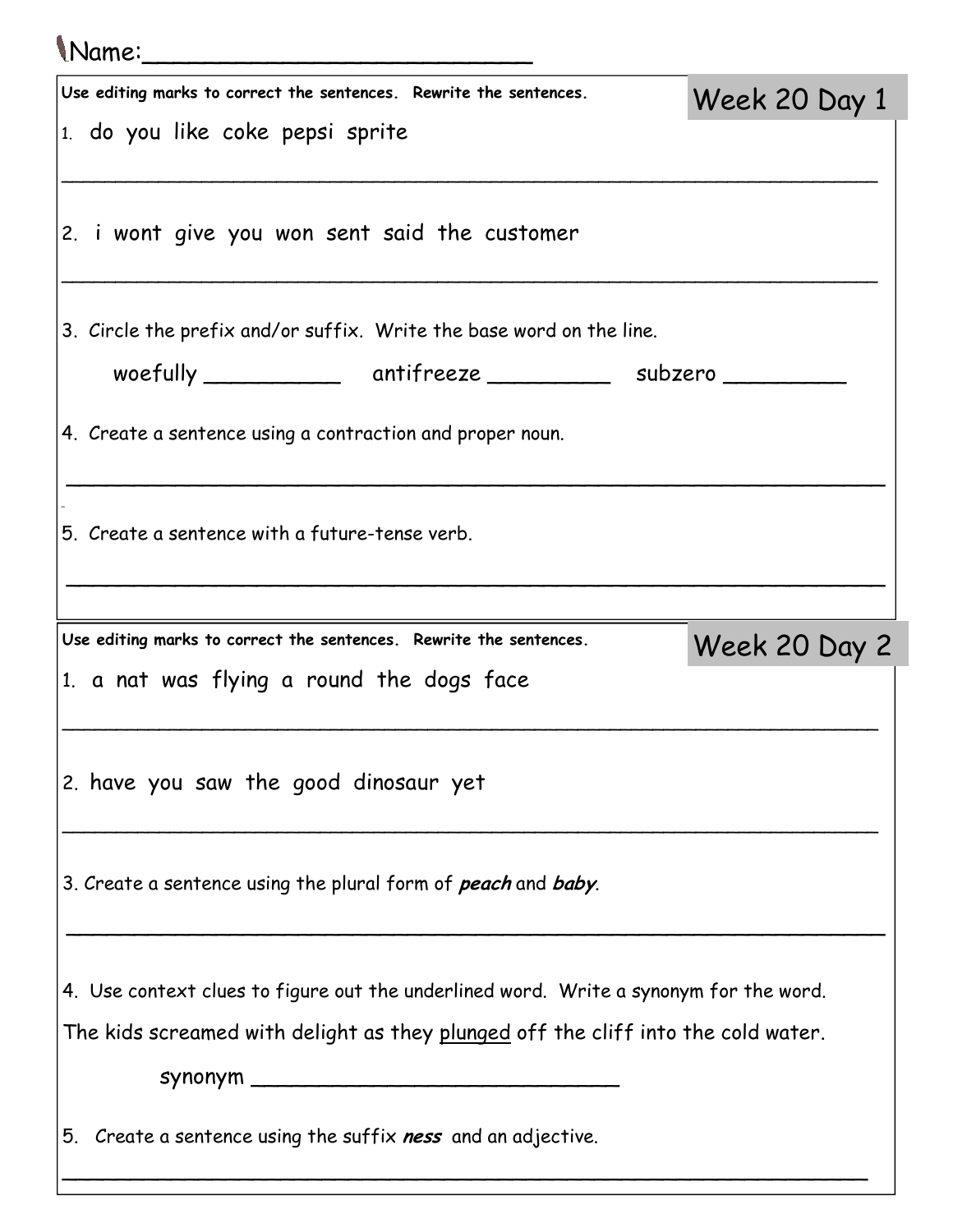| Mame:                                                                                                               |               |
|---------------------------------------------------------------------------------------------------------------------|---------------|
| Use editing marks to correct the sentences. Rewrite the sentences.                                                  | Week 20 Day 3 |
| 1. you can have cookies cake but ice cream said mom                                                                 |               |
| 2. be carefull or you mite brake the vase said mom                                                                  |               |
| 3. Add a predicate to finish the sentence.                                                                          |               |
| 4. Create a sentence using the name of a book.                                                                      |               |
| 5. Add the homophones of the words below.                                                                           |               |
| stair ______________________<br>stare                                                                               |               |
|                                                                                                                     |               |
| Use editing marks to correct the sentences. Rewrite the sentences.<br>1. can we go to silver dollar city asked maya | Week 20 Day 4 |
| 2. who's back pack is on the floor asked the teacher                                                                |               |
| 3. Create a sentence using excited and a question mark.                                                             |               |
| 4. Write the names of your 2 favorite movies.                                                                       |               |
| 5. Write antonyms for the words below.                                                                              |               |